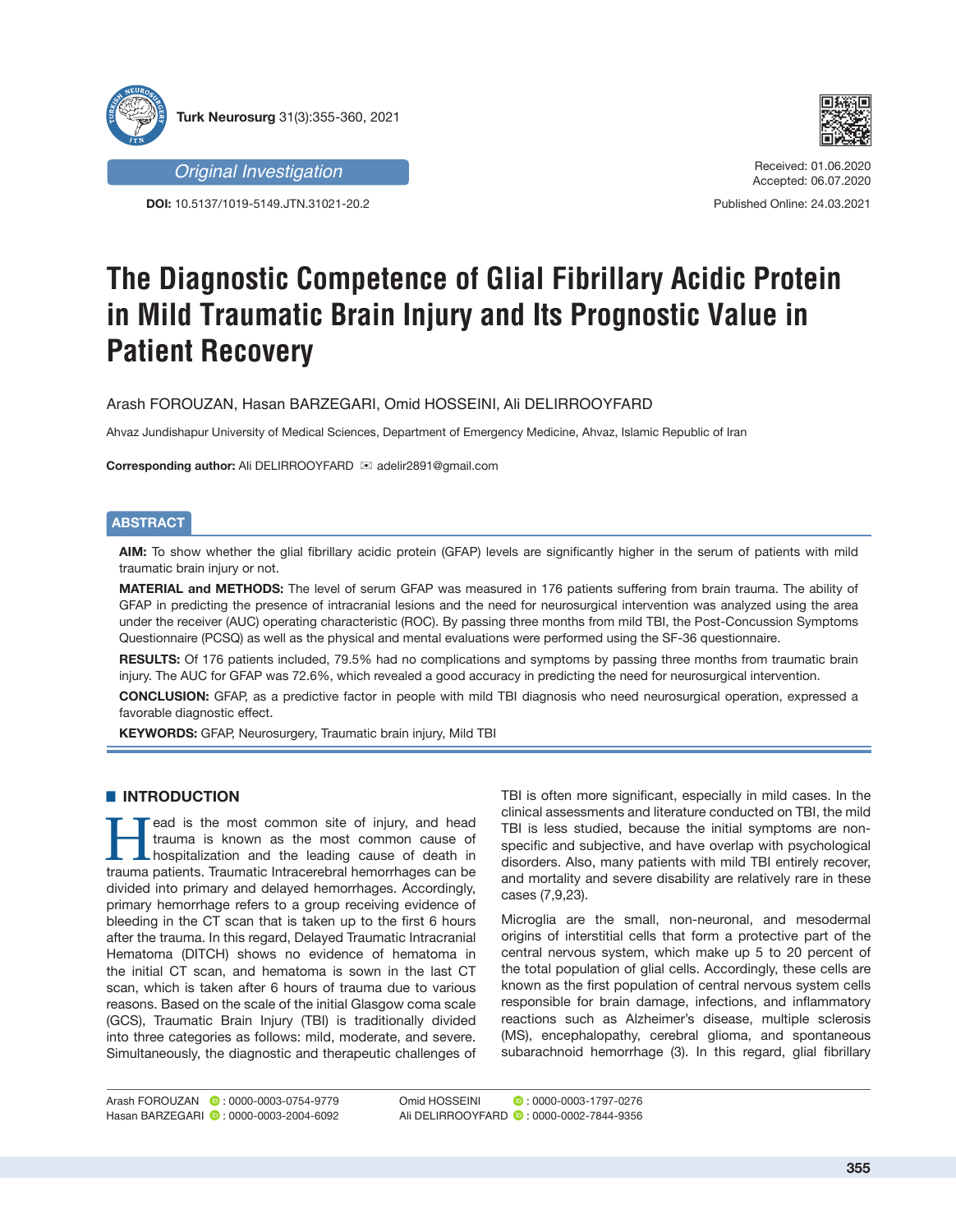acidic protein (GFAP) is a protein encoded by the GFAP gene in human beings. During its development, this type III intermediate filament expressed by most of the abundant cells of the central nervous system (CNS), including astrocytes and epidermal cells (21,25,29).

One approach to this problem is identifying biomarkers that can be measured at the acute stage of TBI that can be beneficial in treatment guiding as well as medication management. Most of the studies in this field have just focused on moderate to severe, even though the clinical potential of biomarker discovery seems to be higher in mild TBI.

A search on the related literatures revealed that few studies have examined GFAP for mild TBI. Therefore, this paper attempted to show whether the GFAP levels are significantly higher in the serum of patients with mild traumatic brain injury compared to the control group. Moreover, the validation of GFAP was discussed in the diagnosis of intracranial damage in these patients. This study was designed to answer whether GFAP levels are significantly higher in the serum of patients with a mild traumatic brain injury compared to that of the control group. Moreover, this study aimed to consider the effectiveness of GFAP and the possibility of replacing this biomarker with brain CT scan.

### ■ **MATERIALS** and **METHOD**

This study was a prospective epidemiological analysis, and the study population included the patients with TBI who were referred to the two trauma hospitals in the southwest of Iran in 2019". The Inclusion Criteria were the age of 16 years old and over, clinical diagnosis of TBI, those who have indications for brain CT scan in terms of the National Institute for Clinical Excellence Criteria (NICE), and less than 6 hours elapsed between the event and examination. Finally, the GCS was 15- 13 (mild TBI). The exclusion criteria included the age of less than 16 years old, explosive or penetrating damage, chronic subdural hematoma, previous brain disorders, TBI requiring no CT, and living in another province that makes it difficult to follow-up.

In the current experiment, the level of serum GFAP was measured in 176 patients suffering from brain trauma, having 13-15 GCS, and the need for brain CT in terms of the NICE criteria. The blood samples were taken from the participants to evaluate the GFAP biomarker at the time of entering in to this study, which were then centrifuged (1,000  $\times$  g, 10min) at 4°C. The plasma was immediately frozen on dry ice and stored at -70 until the time of experiment (17). Subsequent analysis was performed using a BIOTECH laboratory kit by applying the chemiluminescent immunoassay sandwich method. Notably, in this study, the laboratory technicians were blinded to the clinical data and CT scan results.

Positive results of CT scan included acute epidural or subdural hematoma, cortical contusion, ventricular compression, ventricular trapping, cerebral herniation, intraventricular hemorrhage, hydrocephalus, subarachnoid hemorrhage, cerebral edema, post-traumatic ischemia, intracranial hematoma, and Cerebral venous sinus thrombosis (CVST). Moreover, the

assessment was performed by passing three months from mild TBI using the Post-Concussion Symptoms Questionnaire (PCS) as well as performing the physical and mental evaluations using the SF-36 questionnaire (2,28).

#### **Statistical Analysis**

Descriptive statistics (mean, frequencies, and proportion) were used to describe the study variables. Biomarker level was considered as a continuous variable, and Logarithmic transformations were performed on data that were not normally distributed. Differences between groups were tested using an independent sample t-test for continuous variables and a chi-square test for categorical variables. The ability of GFAP to predict the presence of intracranial lesions and the need for neurosurgical intervention were analyzed using the area under the receiver operating characteristic (ROC) curve (AUC). Moreover, the AUC of 1.0 was considered as very well and below 0.5 as weak. Classification performance was measured by sensitivity, specificity, positive, and negative predictive values with a 95% confidence interval (CI). Also, statistical significance level was set at p<0.05.

# █ **RESULTS**

This study included 176 patients who were referred to two reference hospitals due to traumatic brain injury. The mean age of the patients under study was  $36.4 \pm 16$  years old, the youngest subject was 16 years old, and the oldest one was 90 years old**.** The average length of time between injury and the check-up by a physician was  $50.4 \pm 13.8$  (minimum  $30'$ and maximum of 1 hour). The mean serum level of GFAP measured using the laboratory kit was  $2.67 \pm 2.12$  ng / mL with a minimum of 0.1 and a maximum of 16.4. In addition, GCS of patients had a minimum of 14 and a maximum of 15 based on the observation and examination. Also, none of the patients had a previous history of substance abuse. Of 176 patients included, 141 were men (80.1%), and 35 (19.9%) were women. The participants of the present study were examined for the presence or the absence of underlying diseases such as hypertension, heart disease, and diabetes, which 6.82% of clients had at least one of the above-mentioned underlying diseases. The participants of this study were divided into three groups of accidents (131 people), direct trauma (25 people), and falls (20 people), based on the reason of traumatic brain injury and referring to the above-mentioned medical centers. Accordingly, the most common cause of traumatic brain injury was accident.

The results of the CT scan in the patients under study were found to be normal for 168 individuals and positive for 8 individuals with intracranial trauma-related lesions. Among those with positive CT scans, surgery was performed on four patients with intracranial lesions. In fact, of 176 patients, the surgery was performed for 2.27%.

In the present study, 50 patients (28.4%) had no side effects and symptoms after traumatic brain injury, and 126 patients (71.6%) had different complications, as discussed below (Table I).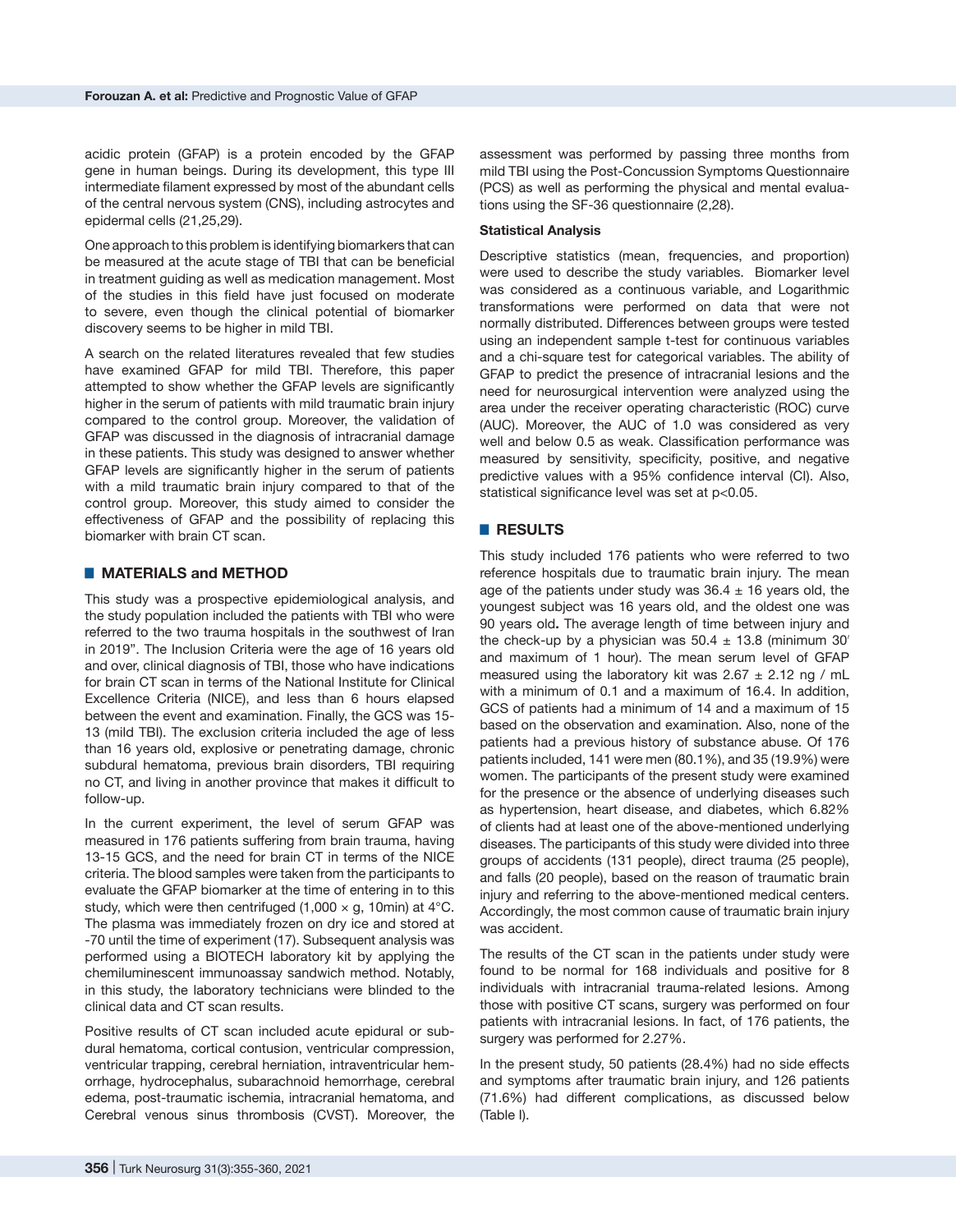Furthermore, of 176 patients who participated in this study, 140 patients (79.5%) had no complications and symptoms by passing three months from traumatic brain injury. Moreover, 36 people (20.5%) had different complications, according to the RPCS questionnaire (Table II).

SF-36 is a 36-item questionnaire in 8 subscales. Correspondingly, these eight areas can be assembled into two summary scales as follows: the physical component score and the mental component score. Each scale is scored in terms of a standardized scoring protocol ranged from 0 to 100, where higher scores display a better recovery status. The mean score of quality of life in each one of the subscales of the questionnaire is separately displayed in two groups of patients with normal and abnormal CT SCANs. Moreover, the mean difference was calculated in each subscale, and no significant difference was observed between these two groups with normal and abnormal CT SCANs in each one of the subscales (Table III).

The quantitative variables studied in the two groups of patients based on the CT scan revealed that, serum levels of GFAP and

**Table I:** Symptoms in the Subjects at the Time of Referral and Immediately After the Injury

| Post-traumatic<br>symptoms | <b>Have symptoms</b><br>$n$ (%) | No symptoms<br>n (%) |  |
|----------------------------|---------------------------------|----------------------|--|
| Headache                   | 74 (42)                         | 102 (58)             |  |
| Vomit                      | 61 (34.7)                       | 115 (65.3)           |  |
| Amnesia                    | 6(3.4)                          | 170 (96.6)           |  |
| ↓ LOC                      | 16(9.1)                         | 160 (90.9)           |  |
| Vertigo                    | 28 (15.9)                       | 148 (84.1)           |  |
| Nausea                     | 42 (26.9)                       | 134 (76.1)           |  |

age were significantly associated with CT scan response, and other cases did not have these factors (Table IV).

Of 176 patients examined, eight patients with positive CT SCAN diagnosis had brain lesions, and 168 remained patients had no brain lesions. Also, in this study, the ROC curve was used to determine the diagnostic value of the GFAP in intracranial lesions. In this regard, the area under the ROC curve represents the diagnostic accuracy of the GFAP serum level. Besides, it shows that the AUC (area under the curve) is 42.5% (73.5% -11.5% CI: 95%), which means that the accuracy of this test is unacceptable in the determination of brain lesions. According to the results, the GFAP serum level of 1.35 ng/ml with 50% sensitivity and 44% specificity is the optimal cut-point for detection of intracranial lesions. (High accuracy of 90% is excellent, the accuracy of 90 -70% is good, the accuracy of 70 -50% is acceptable, and the accuracy of less than 50% is unacceptable) (Figure 1).

Of 176 patients, four patients underwent surgery. The ROC curve and AUC (area under the curve) indicated the diagnostic

**Table II:** Symptoms in the Subjects Three Months After Injury is Based on the RPCS Questionnaire

| <b>Concussion</b><br>symptoms after<br>three months | <b>Have symptoms</b><br>$n$ (%) | No symptoms<br>n (%) |
|-----------------------------------------------------|---------------------------------|----------------------|
| Fatigue                                             | 1(0.6)                          | 175 (99.4)           |
| Headache                                            | 14 (8)                          | 162 (92)             |
| <b>Dizziness</b>                                    | 5(2.8)                          | 171 (97.2)           |
| Forgetfulness                                       | 2(1.1)                          | 174 (98.9)           |
| <b>Irritability</b>                                 | 10(5.7)                         | 166 (94.3)           |
| Sleep disturbance                                   | 15 (8.5)                        | 161 (91.5)           |

**Table III:** Quality of life Based on the SF-36 Questionnaire and CT SCAN Report

| <b>Sub-Scales</b>        | Mean ±SEM               |                       |      |
|--------------------------|-------------------------|-----------------------|------|
|                          | <b>Abnormal CT SCAN</b> | <b>Normal CT SCAN</b> | p    |
| Physical functioning     | $85 \pm 0.00$           | $84.8 \pm 1.7$        | 0.69 |
| Mental health            | $63 \pm 6.7$            | $64.5 \pm 7.2$        | 0.57 |
| Social health            | $65.6 \pm 14.6$         | $59.6 \pm 11.6$       | 0.16 |
| Physical role            | $93.7 \pm 17.8$         | $92.4 \pm 14.8$       | 0.8  |
| Emotional role           | $95.8 \pm 11.8$         | $96.4 \pm 10.3$       | 0.87 |
| Vitality                 | $68.7 \pm 5.8$          | $65.1 \pm 6.5$        | 0.13 |
| Pain                     | $67.1 \pm 10.8$         | $64.5 \pm 10.5$       | 0.48 |
| General health           | $71.2 \pm 5.8$          | $69.4 \pm 90.1$       | 0.57 |
| Physical component score | $78.8 \pm 6.7$          | $77.7 \pm 6.0$        | 0.60 |
| Mental component score   | $73.3 \pm 7.0$          | $71.4 \pm 5.9$        | 0.38 |

*\*The statistically significant level of P-value is less than 0.05.*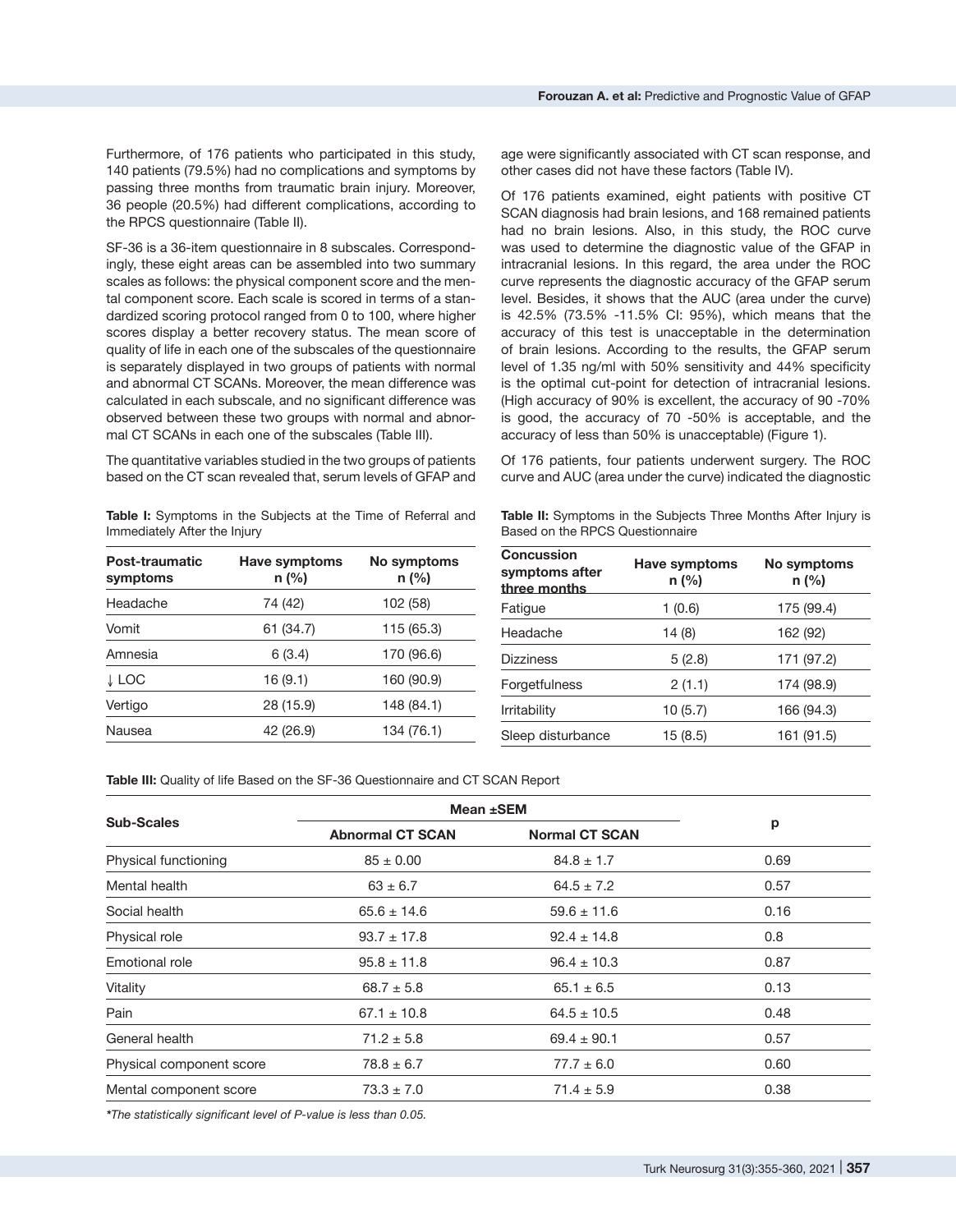| <b>Variables</b>          | Mean ±SEM        |                  |        |
|---------------------------|------------------|------------------|--------|
|                           | Abnormal CT SCAN | Normal CT SCAN   | р      |
| Age                       | $64.78 \pm 20.3$ | $35.04 \pm 14.5$ | 0.0001 |
| Time (hours) <sup>*</sup> | $0.81 \pm 0.25$  | $0.84 \pm 0.23$  | 0.72   |
| GFAP (ng / mL)            | $4.27 \pm 6.17$  | $2.02 \pm 2.37$  | 0.019  |
| SF-36 score               | $77.06 \pm 5.64$ | $76.14 \pm 4.44$ | 0.57   |

Table IV: Quantitative Variables Studied in Two Groups of Patients, Based on CT SCAN Report

*\* The statistically significant level of P-value is less than 0.05.*



**Figure 1:** Receiver operating characteristic curves for GFAP to distinguishing between the presence and absence of intracranial lesions on CT scan. AUC 42.5% (73.5% - 11/5% CI: 95%).

accuracy of the GFAP in the prediction of the need for neurosurgical intervention in patients with traumatic brain injury. In this frame, the AUC was 72.6% (31.7% -7%): CI: 95%), which showed a good serum GFAP level accuracy in predicting the need for neurosurgical intervention in patients with traumatic brain injury. According to the results, the GFAP serum level of 3.9 ng / Ml with 75% sensitivity and 92% specificity is the optimal cut-point to predict the need for surgical intervention (Figure 2).

### █ **DISCUSSION**

Serum GFAP can be used as a marker in various brain injuries, including neurodegenerative disorders (16), strokes (20), and severe TBI (1). Therefore, various studies, including the present study, have examined the GFAP in mild TBI. Similar to the present study, in several epidemiological studies, it was shown that the percentage of male patients diagnosed with TBI was higher than female patients, and an increase can be seen in the proportion of men in almost all age groups. (Except those over 75 years old who have an approximately



**Figure 2:** Receiver operating characteristic curves for GFAP to Predicting the need for neurosurgical intervention.

equal percentage of men and women). However, it can be said that the high rate of men was varied in these studies (6,13,15).

The brain hurt and TBI can be very varied, and in different societies and cultures, the amount of TBI types (mild, moderate, and severe) greatly varies. However, some studies have reported that 90-70% of traumatic brain injuries are mild (mTBI), which can be concussive or non-concussive (12). Mild TBI may have some symptoms such as fatigue, headache, vertigo, irritability. Due to the transient nature of these physiological symptoms, some of the long-term consequences of mTBI may be overlooked. There is a possibility that brain injuries may be invisible on CT scans and MRIs (8). So, this is principally important for people with recurrent minor brain injuries like athletes, because these primary injuries can cause secondary disruptive processes that disrupt nerve tissue and the brain's feedback pathways in several biological pathways. Therefore, it seems necessary to measure some markers in mild to moderate injuries (4). In this regard, those symptoms that do not go away within three months of recovery from trauma have the potential to impair a person's ability either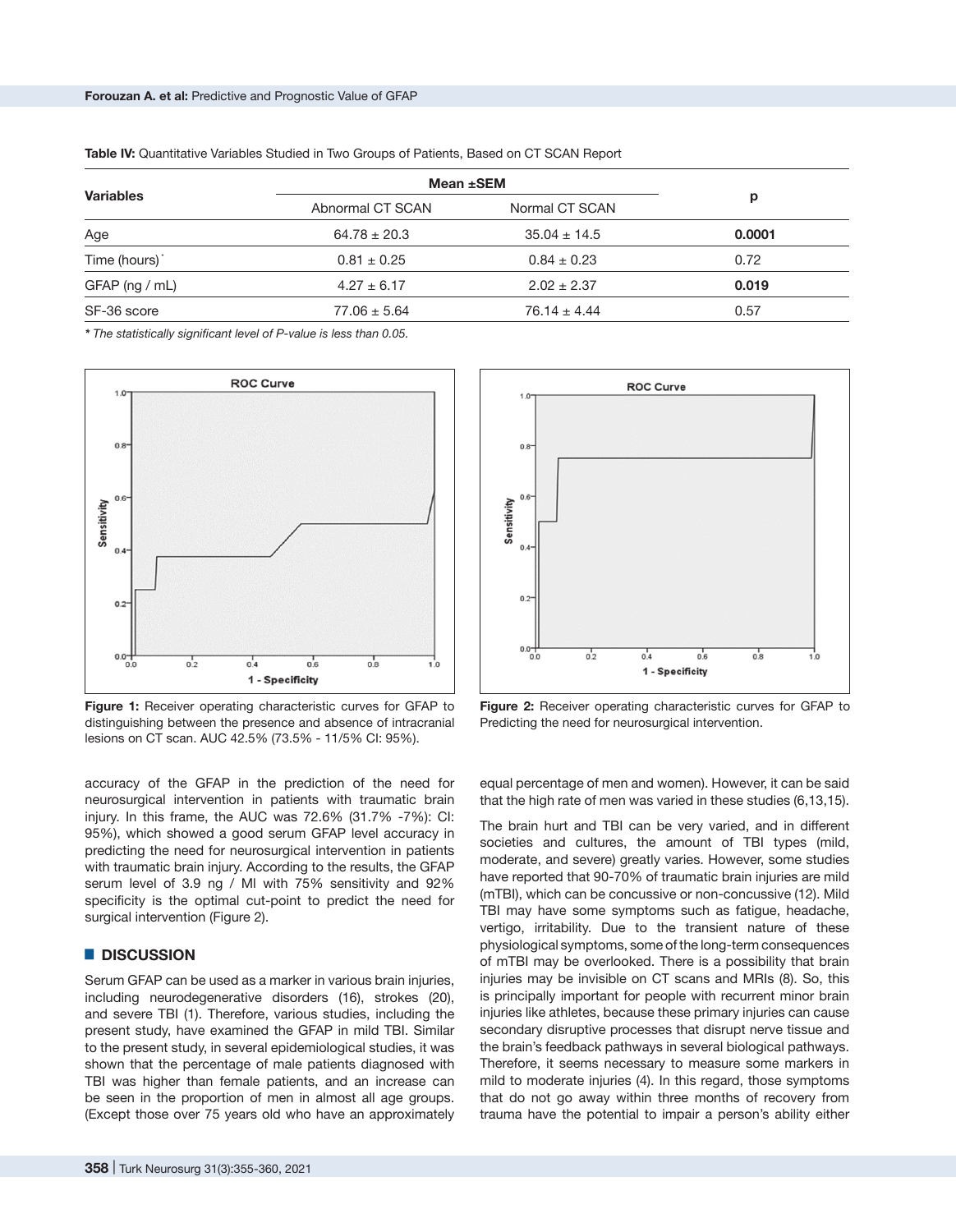in performing daily activities or returning to work (22). In the present study, 20% of the patients still had the glory of trauma after three months, most of which included insomnia, nervousness, and headaches, and in fewer cases, vertigo and attention deficit hyperactivity disorder were reported. Based on SF-36, participants' quality of life indicates that the most common problems after three months of traumatic injury were the decreased energy and fatigue, social health, emotional role, and pain. Also, a similar study found that after three months of trauma, approximately 80% of participants had no symptoms, about 22% reported fatigue at work, and 17 % reported inability in maintaining the needed standards at work (5). An emotional and physical symptom self-reporting showed that, after mTBI, the cognitive impairment after three months was often associated with other mental, emotional, and physical criteria (24). According to some results, post-traumatic stress disorder, SF-36, and quality of life are related to some factors such as age at the time of trauma, gender, duration of trauma, mental and physical symptoms. Furthermore, the patient's physical condition after the TBI is known as a strong predictor of physical and mental health (26).

As shown in the results section, the diagnostic value of the GFAP for intracranial lesions with CT scans based on the ROC diagram was unacceptable. Whereas, after examining the relevance between GFAP and the need for neurosurgical intervention, the area under the ROC chart showed the excellent accuracy of this biomarker. Correspondingly, in line with these findings, Yue et al. stated that GFAP could be used as a commercial biomarker for intracranial lesions observed on MRI, but they are not visible on CT scans (30).

In the present study, the mean level of GFAP was  $2.67 \pm 2.12$ ng/ml, and the maximum and minimum values were 16.4 and 0.1 ng / ml, respectively. In this regard, different studies have reported different average values for GFAP. Mayer et al., in 2013, showed a concentration of  $0.07\pm$  0.11 mg/ml for GFAP in healthy individuals (14), and Lei et al. in 2015 reported an average amount of 0.058 ng/ml for GFAP in healthy individuals (11). Moreover, Papa et al. reported that the mean GFAP concentration in all trauma patients was 0.893 ng/ml, and the average amount in these patients with  $GCS = 15$  was 3.0531 ng/ml (18). Thus, different amounts of GFAP have been reported in similar articles, which were not in agreement with the current study work.

The biomarker kinetics is essential because its expression can change time-dependently. Exogenous degeneration, for example, may begin a few minutes after mTBI; however, it may be continued for weeks and months (27). The secretion peak of biomarkers can be affected by various factors that are not even related to the severity of the injury. In this regard, some non-traumatic factors can be named as dehydration, blood pressure, ambient temperature, and the patient's sleep status. Also, other studies noted several limitations such as low blood sample size and CSF, differences in severity of the injury, differences in patient cohort profiles, differences in control group profiles, and other aspects of the study, all of which can impair the correct understanding of biomarker kinetics (31). Thus, performing significant and frequent studies with higher accuracy are needed to understand this issue.

Another critical point is the source of biomarker secretion. The blood-brain barrier and the lymphatic system are two pathways, in which proteins are transferred from the brain to the systemic circulation. An increase in biomarker number in the blood can be considered due to various reasons such as disruption of the blood-brain barrier, changes in the glymphatic system, the increased expression of biomarkers in the brain, or a combination of the above three, that are due to the very variable nature of TBI. Therefore, depending on the type and severity of TBI, different factors can affect the oscillations of biomarkers (8,10,19).

# █ **CONCLUSION**

In the present study, GFAP, as a predictive factor in people with mild TBI diagnosis who need neurological surgery, expressed a favorable diagnostic effect. The difference among the results of different studies can be due to differences in skull pathology or different sampling or a combination of the two. In this regard, many studies have suggested further standardization of TBI.

Confirming the results of the present study require performing more detailed studies with more samples, so that more reliable indicators can be organized for serum biomarkers to reflect clinical disorders or even their prognosis.

# █ **ACKNOWLEDGMENTS**

This study is a part of the specialty thesis of Omid Hosseini and financially supported by the vice-chancellor of research affairs of the Ahvaz Jundishapur University of Medical Sciences. The authors would like to thank Imam Khomeini Hospitals. Ethical approval was obtained from the Ethical Committee of Ahvaz Jundishapur University of Medical Sciences, and the ethical number is IR.AJUMS.REC.1397.505

#### █ **REFERENCES**

- 1. Agoston DV, Shutes-David A, Peskind ER: Biofluid biomarkers of traumatic brain injury. Brain injury 31:1195-1203, 2017
- 2. Babcock L, Byczkowski T, Wade SL, Ho M, Mookerjee S, Bazarian JJ: Predicting postconcussion syndrome after mild traumatic brain injury in children and adolescents who present to the emergency department. JAMA Pediatr 167:156-161, 2013
- 3. Bean JR, Darling JL, Hoyle NR, Arigbabu SO, Thomas DG: Alterations in the cellular immune response of patients with cerebral glioma, benign intracranial tumour, and spontaneous subarachnoid haemorrhage measured in vitro by the leucocyte migration inhibition test. Neurological Research 5:61-75, 1983
- 4. Bogoslovsky T, Gill J, Jeromin A, Davis C, Diaz-Arrastia R: Fluid biomarkers of traumatic brain injury and intended context of use. Diagnostics 6:37, 2016
- 5. Cooksley R, Maguire E, Lannin NA, Unsworth CA, Farquhar M, Galea C, Mitra B, Schmidt J: Persistent symptoms and activity changes three months after mild traumatic brain injury. Australian Occupational Therapy Journal 65:168-175, 2018